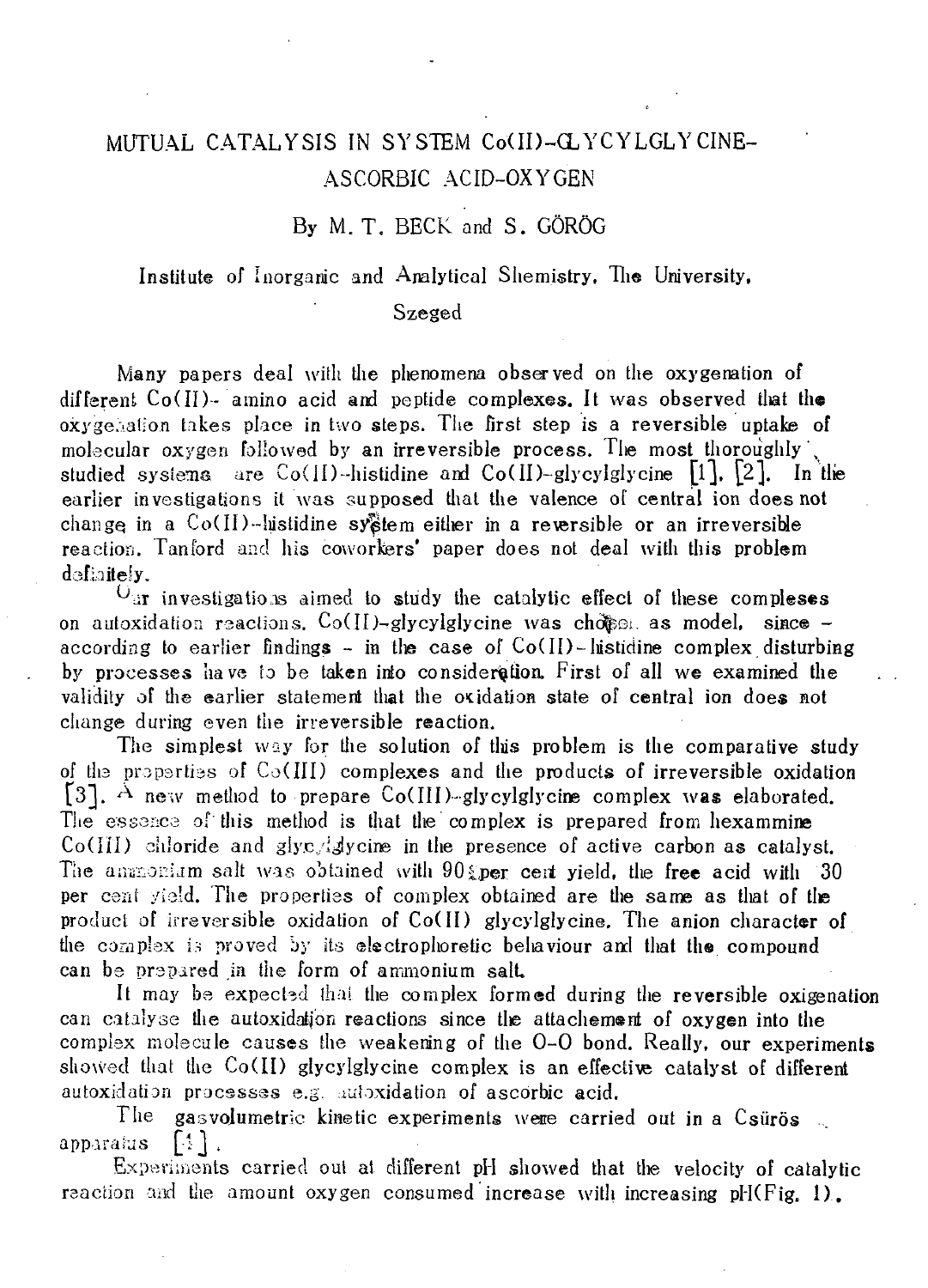

Catalyzed oxygen uptake of ascorbic acid at different pH. (Oxygen consumtion of blanks are substracted.)  $C_{\text{asc}} = 4.10^{-2}$ ;  $C_{\text{Co}} = 4.10^{-3}$ ; térfogat 25 ml.



Fig.  $2.$ 

Change of absorbancy during the oxygenation of Co/II/-gycylglycim complex in the presence and absence of ascorbic acid.<br>  $C_{Co} = 10^{-3}$  and  $C_{1} = 10^{-2}$  mole/1; pH = 8; cuvette 35 cm;<br>
filter S 52



Effect of  $p = 10^{-3}$  mole/1.  $pl1 * 7.5$  cuvette 5 cm; wavelength 350 mu.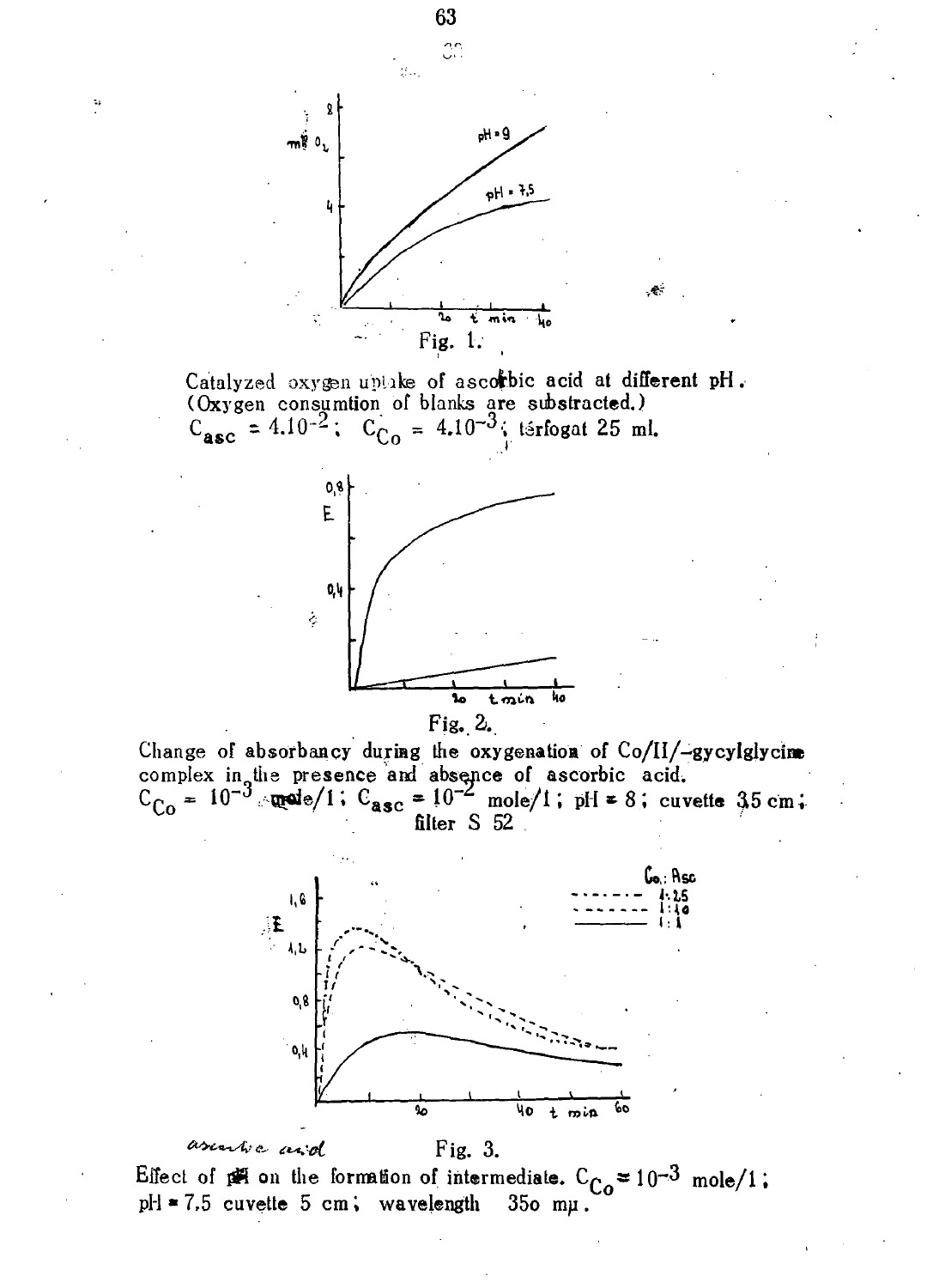Neither the Co(II) nor the product of irreversible oxidation  $(Co(III)$  glycylglycine complex) can catalyse the auloxidation of ascorbic acid,' consequently, the oxygen carrying  $Co(H)$  glycylglycine complex is responsible for the catalysis observed. Below we shall present a direct evidence of this.

During these experiments an unexpected phenomenon was observed. Namely, in the presence of  $Co(II)$ glycylglycine complex not only the autoxidation of ascorbic acid is accelerated but the ascorbic acid also increases the velocity of oxygenation of Co(II)glycylglycine complex. This latter process can be easily followed by spectrophoiometric measurements. The absorbancy of  $Co(II)$  glycylgiycine is negligibly small in comparison to the absorbancy of both the oxygen carrying and the irreversible complex<sup>§</sup>s. Simultaneous determination of these two compounds is possible because the brown intermediate has a selective absorbancy in the near ultraviolet while at 520 nyi the absorbancy both of the complexes is the same. So the measurement at  $520$  mu gives the sum of the complexes, while the measurement at  $350$  mu gives the amount of the oxygen carrying complex only. Experiments were carried out partly with Pulfrich photometer in 3.5 cm cuvette by applying S 52 filter, partly with Beckman B spectrophotometer in 5 cm cuvette at 520 and 350 *m/i* 

Fig. 2 shows that the velocity of oxygenation of  $Co(II)$ -glycylglycine complex is greatly accelerated by ascorbic acid. The effect of the concentration of ascoroic acid on the oxygenation is shown in Fig. 3, For sake of a better perspicuity the data obtained at 350 m $\mu$  are plotted only. As can be seen from Fig. 3 the concentration of the oxygen carrying complex changes according to a maximum curve in time. The rate of oxygen consumption first increases on increasing the concentration of ascorbic acid, over certain concentrations it becomes iadapandeat of ii. The absorbancy is, not reduced to zero even after a longer time because the oxidation products of ascorbic acid also absorb at this wave  $\text{bulk}$ .

Fig.  $\frac{1}{2}$  s'oves as effect of pH on oxygenation. It is apparent that both the velocity of oxygenation and the maximum concentration of intermediate increase monotonously on increasing the pH. Concerning TANFORD and his coworkers' *investigations -* which are supported by our experiments - that the brown intsroiediab can be observed at higher pH vaflies only (over pH 8), further, according to the date of Fig, 3 and 4, in the presence of ascorbic acid the intermediate exists for a longer time at relatively  $l_0$  w pH, one must suppose that either the ascorbic acid or its oxidation products is built into the complex and hereby stabilises it. Here we note that the complex forming effect of the oxidation products of ascorbic acid exhibits in the autoinhibition phenomenon in this system what is evident from the curve d of Fig. 4. In this experiment the reaction mixture contained beside fresh ascorbic acid an amount of oxidized aseoro.'o acid, *no.* In this case the curve lies considerably lower than without oxidized ascorbic acid.

From the comparison of gasvolumetric (autoxidation of ascorbic acid) and the spectrophotometric (oxygenation of Co(II)-glycylglycine) measurements it can be seen that the velocity of autoxidation changes parallel to the concentration of brown intermediate and reduces to the velocity of non-catalyzed reac-

 $\hat{\star}$